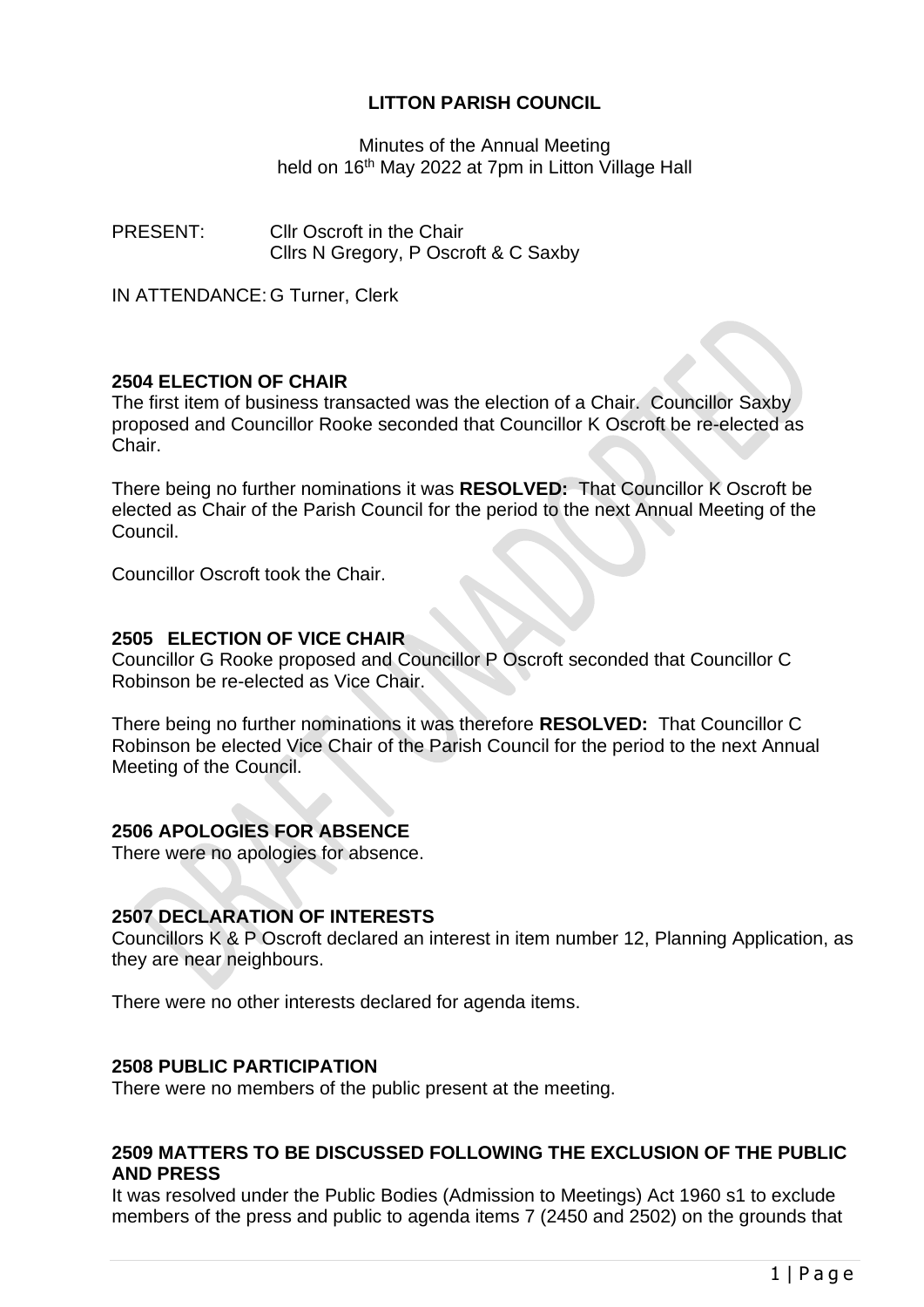publicity would be prejudicial to the public interest by reason of the confidential nature of the business to be transacted.

## **2510 MINUTES OF THE MONTHLY COUNCIL MEETING HELD ON 11th APRIL 2022**

**RESOLVED:** That the Chair be authorised to sign the minutes as being a true and correct record.

#### **2511 ACTIONS FROM THE LAST MEETING -2420 WAR MEMORIAL**

Councillor Gregory reported that he had looked at the war memorial land at Cressbrook to see what immediate maintenance would be required. The smaller trees are sycamore and ash and so would be relatively easy for the handy person to remove. However, there is a large Witch Elm with dead limbs which will need to be removed by a tree surgeon.

**IT WAS AGREED:** That Councillor Rooke will contact a Quantity Surveyor to inspect the war memorial land.

## **-2450 SUNNYBANK LICENCE AGREEMENT**

The Clerk informed members she had received a response from the property owner and that a small change was necessary to the licence agreement map.

## **-2468 TREE MAINTENANCE & FLOWER TUBS**

It was noted that Steve Brooks (volunteer) has started to plant the flower tubs in Litton with red, white and blue flowers in homage to the Queen's Platinum Jubilee commemorations.

# **-2483 WI OFFER TO FUND A TREE IN COMMEMORATION OF THE QUEEN'S PLATINUM JUBILEE**

Councillor Gregory informed members that the WI had purchased a Walnut tree which will be planted on the Village Green in front of the Methodist Chapel once the commemorative plaque has arrived.

## **-2484 DERYSHIRE DALES DISTRICT COUNCIL QUEEN'S JUBILEE FUND**

The Clerk informed members that she had received £500 from DDDC for funding towards the Parish's Queen's Platinum Jubilee celebrations and a further £100 through County Councillor Sutton from DCC.

**IT WAS RESOLVED:** That based on the electorate size of each village, Litton would receive £300, Cressbrook £200 and Litton Mill £100.

# **-2497 REPLACEMENT BENCHES**

The bench around the tree opposite the phone box needs replacing and **IT WAS AGREED:** That it will be replaced by a recycled plastic bench and located further away from the tree.

**IT WAS ALSO AGREED:** That the bench opposite Hall Lane inscribed Sarah's Bench, needs repairing or replacing and the Clerk will contact the family to see what they wish to do.

# **-2502 VILLAGE GREENS PROTECTION**

Following discussion **IT WAS AGREED:** That the Council has a statutory duty to maintained the village greens in perpetuity for public enjoyment and recreation.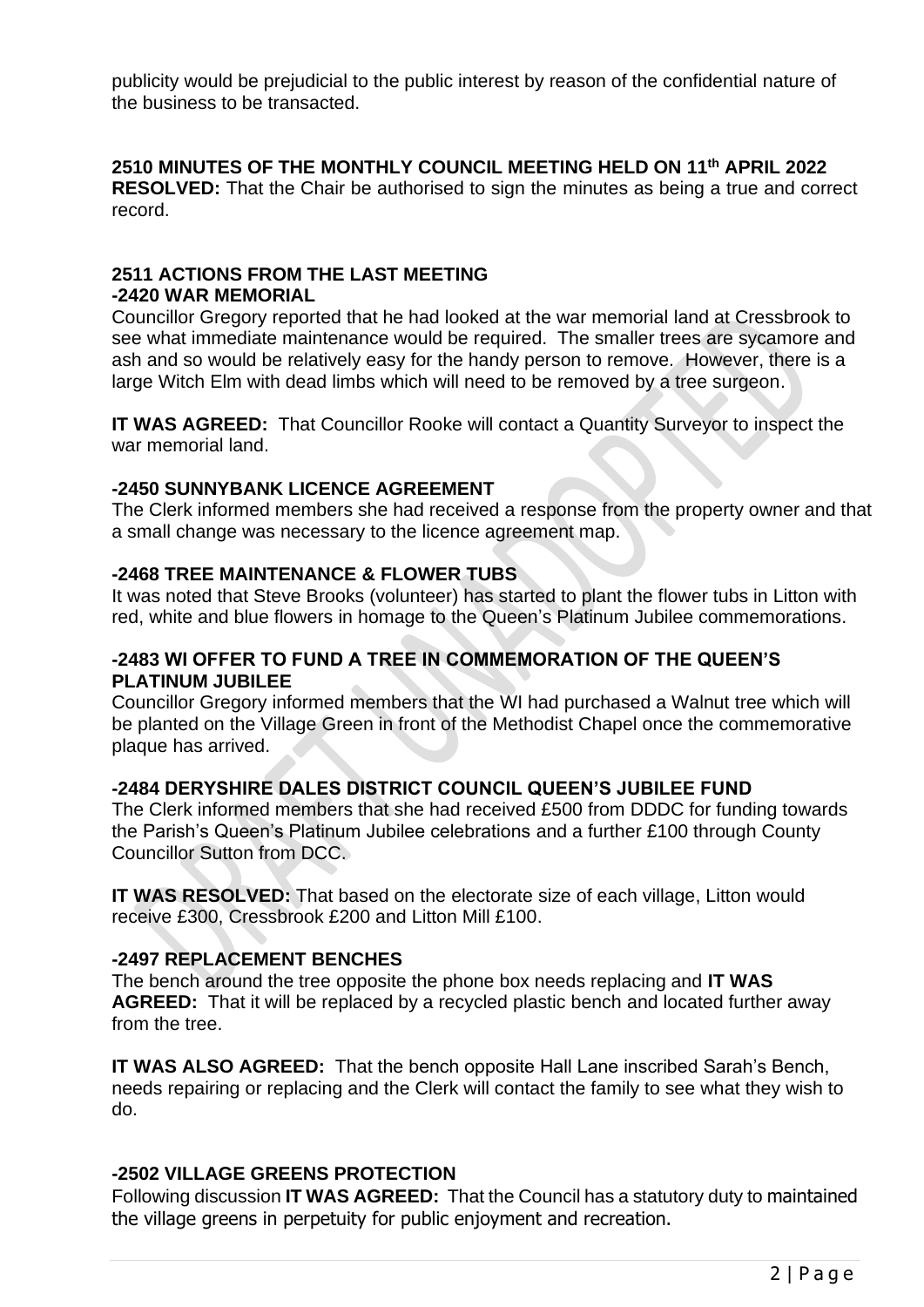**IT WAS RESOLVED:** To write annually to those properties subject to a vehicular licence agreement.

**IT WAS FURTHER RESOVLED:** To ask DALC if they can obtain any further information from their legal team regarding protecting the village greens.

#### **2512 REVIEW OF STANDING ORDERS**

The Council's amended Standing Orders were circulated to members.

**RESOLVED:** That the Standing Orders be approved for the next 12 months.

#### **2513 REVIEW OF FINANCIAL REGULATIONS**

The Council's Financial Regulations were circulated to members.

**RESOLVED:** That the Financial Regulations be approved for the next 12 months.

#### **2514 REVIEW OF RISK ASSESSMENT**

The Council's Risk Assessment was circulated to members.

**RESOLVED:** That the Risk Assessment be approved for the next 12 months.

#### **2515 REVIEW OF FIXED ASSETS**

The Council's Fixed Assets Register was circulated to members.

**RESOLVED:** That the overall value of the playground equipment following the refurbishments remains the same as that currently shown on the Fixed Assets Register and so no amendment is necessary.

**IT WAS THEREFORE FURTHER RESOLVED:** That the Fixed Asset Register be approved for the next 12 months.

At this point Councillor Gregory left the meeting.

## **2516 PLANNING APPLICATIONS**

Application Number - NP/DDD/0422/0462 Curzon Farm, Litton Dale, Litton, Development Description - Proposed erection of greenhouse in garden.

As Councillors K Oscroft and P Oscroft had declared an interest they did not take part in the discussion of this item.

**IT WAS RESOLVED:** That the Parish Council have no objection to the planning application.

# **2517 FINANCE**

Accounts for payment

The Clerk submitted a schedule of payments in the sum of £1,320.29 for approval.